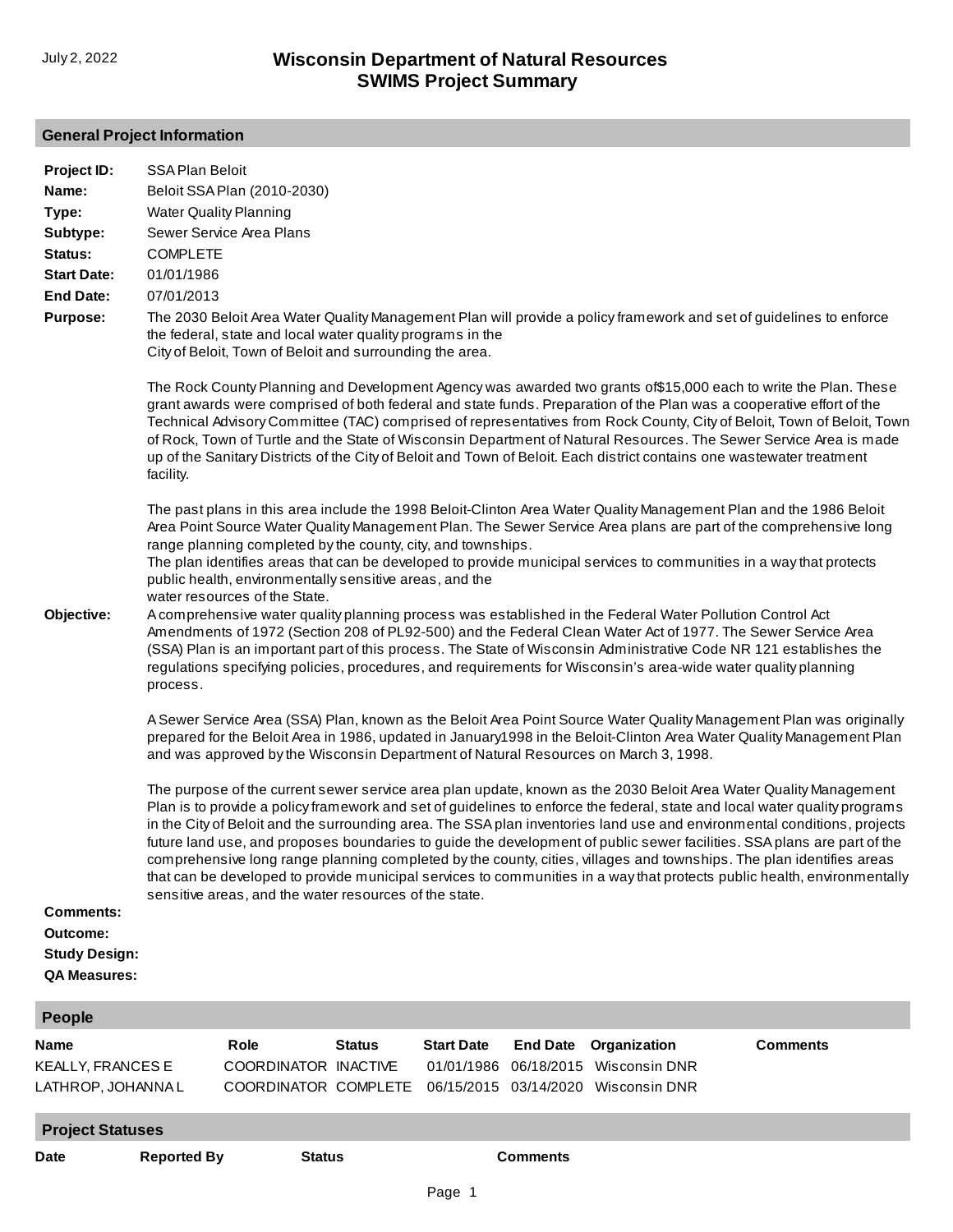## **SWIMS Project Summary** July 2, 2022 **Wisconsin Department of Natural Resources**

| <b>Date</b><br>11/26/2014                                                                   | <b>Reported By</b><br><b>FRANCES KEALLY</b> |                                                                                   | <b>Comments</b><br><b>Status</b><br>Complete                                                                                                                                                                                                                                          |                   |                       |                     |                                           |                               |                                  |
|---------------------------------------------------------------------------------------------|---------------------------------------------|-----------------------------------------------------------------------------------|---------------------------------------------------------------------------------------------------------------------------------------------------------------------------------------------------------------------------------------------------------------------------------------|-------------------|-----------------------|---------------------|-------------------------------------------|-------------------------------|----------------------------------|
| <b>Actions</b>                                                                              |                                             |                                                                                   |                                                                                                                                                                                                                                                                                       |                   |                       |                     |                                           |                               |                                  |
| Action<br>Sewer Service Area Planning                                                       |                                             |                                                                                   | <b>Detailed Description</b><br>The 2030 Beloit Area Water Quality<br>Management Plan will provide a policy<br>framework and set of guidelines to enforce<br>the federal, state and local water quality<br>programs in the City of Beloit, Town of<br>Beloit and surrounding the area. |                   |                       |                     | <b>Start</b><br>01/01/1986                | <b>End Date</b><br>07/01/2013 | <b>Status</b><br><b>COMPLETE</b> |
|                                                                                             | <b>Monitoring Stations</b>                  |                                                                                   |                                                                                                                                                                                                                                                                                       |                   |                       |                     |                                           |                               |                                  |
| <b>Station ID</b>                                                                           | <b>Name</b>                                 |                                                                                   |                                                                                                                                                                                                                                                                                       |                   |                       |                     | <b>Comments</b>                           |                               |                                  |
| <b>Assessment Units</b>                                                                     |                                             |                                                                                   |                                                                                                                                                                                                                                                                                       |                   |                       |                     |                                           |                               |                                  |
| <b>WBIC</b><br>788800                                                                       | <b>Segment</b><br>1                         |                                                                                   | <b>Local Name</b><br><b>Rock River</b>                                                                                                                                                                                                                                                |                   |                       |                     | <b>Official Name</b><br><b>Rock River</b> |                               |                                  |
| <b>Lab Account Codes</b>                                                                    |                                             |                                                                                   |                                                                                                                                                                                                                                                                                       |                   |                       |                     |                                           |                               |                                  |
| <b>Account Code</b>                                                                         |                                             | <b>Description</b>                                                                |                                                                                                                                                                                                                                                                                       |                   |                       |                     | <b>Start Date</b>                         |                               | <b>End Date</b>                  |
| <b>Forms</b>                                                                                |                                             |                                                                                   |                                                                                                                                                                                                                                                                                       |                   |                       |                     |                                           |                               |                                  |
| <b>Form Code</b>                                                                            |                                             | <b>Form Name</b>                                                                  |                                                                                                                                                                                                                                                                                       |                   |                       |                     |                                           |                               |                                  |
| <b>Methods</b>                                                                              |                                             |                                                                                   |                                                                                                                                                                                                                                                                                       |                   |                       |                     |                                           |                               |                                  |
| <b>Method Code</b>                                                                          |                                             |                                                                                   | <b>Description</b>                                                                                                                                                                                                                                                                    |                   |                       |                     |                                           |                               |                                  |
| <b>Fieldwork Events</b>                                                                     |                                             |                                                                                   |                                                                                                                                                                                                                                                                                       |                   |                       |                     |                                           |                               |                                  |
| <b>Start Date</b>                                                                           | <b>Status</b>                               |                                                                                   | <b>Field ID</b>                                                                                                                                                                                                                                                                       | <b>Station ID</b> |                       | <b>Station Name</b> |                                           |                               |                                  |
| <b>Documents</b>                                                                            |                                             |                                                                                   |                                                                                                                                                                                                                                                                                       |                   |                       |                     |                                           |                               |                                  |
| Title<br><b>Beloit Area Sewer Service</b><br>Area Plan (2030)                               |                                             | <b>Description</b>                                                                | Final Beloit SSA Plan Update 2030                                                                                                                                                                                                                                                     |                   | Author<br><b>RCPD</b> |                     | Published<br>11/26/2014                   | <b>Comments</b>               |                                  |
| RCPD Beloit SSA Plan<br>Amendment (2014) DNR<br>Approval Letter                             |                                             | <b>DNR Approval Letter</b>                                                        | Beloit SSA Plan Amendment (2014)                                                                                                                                                                                                                                                      |                   | <b>RCPD</b>           |                     | 06/17/2014                                |                               |                                  |
| Rock County - City and Town<br>of Beloit Plan WQM Grant<br>2012                             |                                             | County Planning.                                                                  | Grant (\$15,000) for phase I of update RCPD<br>to SSA plans for the City and the Town<br>of Beloit. Will be coordinated by Rock                                                                                                                                                       |                   |                       |                     | 02/01/2012                                |                               |                                  |
| Rock County 2012 Grant<br>Applications, Presentation,<br>Invoices Beloit SSA Update<br>2030 |                                             |                                                                                   | Compilation of all documents for first Rock County<br>year \$15,000 grant (Application,<br>Presentation, Invoice Payments)                                                                                                                                                            |                   | Planning              |                     | 02/01/2012                                |                               |                                  |
| Rock County 2013 Proposal,<br>Invoice, Draft Beloit SSA<br>Update 2030                      |                                             |                                                                                   | Compilation of documents for second Rock County<br>year \$15,000, including the first draft Planning<br>for review and comment.                                                                                                                                                       |                   |                       |                     | 04/12/2013                                |                               |                                  |
| Rock County Beloit Area<br>WQM Plan 2030 and                                                |                                             | Draft of Plan, edited by DNR and sent RCPD<br>back to RC for revisions. Scheduled |                                                                                                                                                                                                                                                                                       |                   |                       | 12/30/2013          |                                           |                               |                                  |